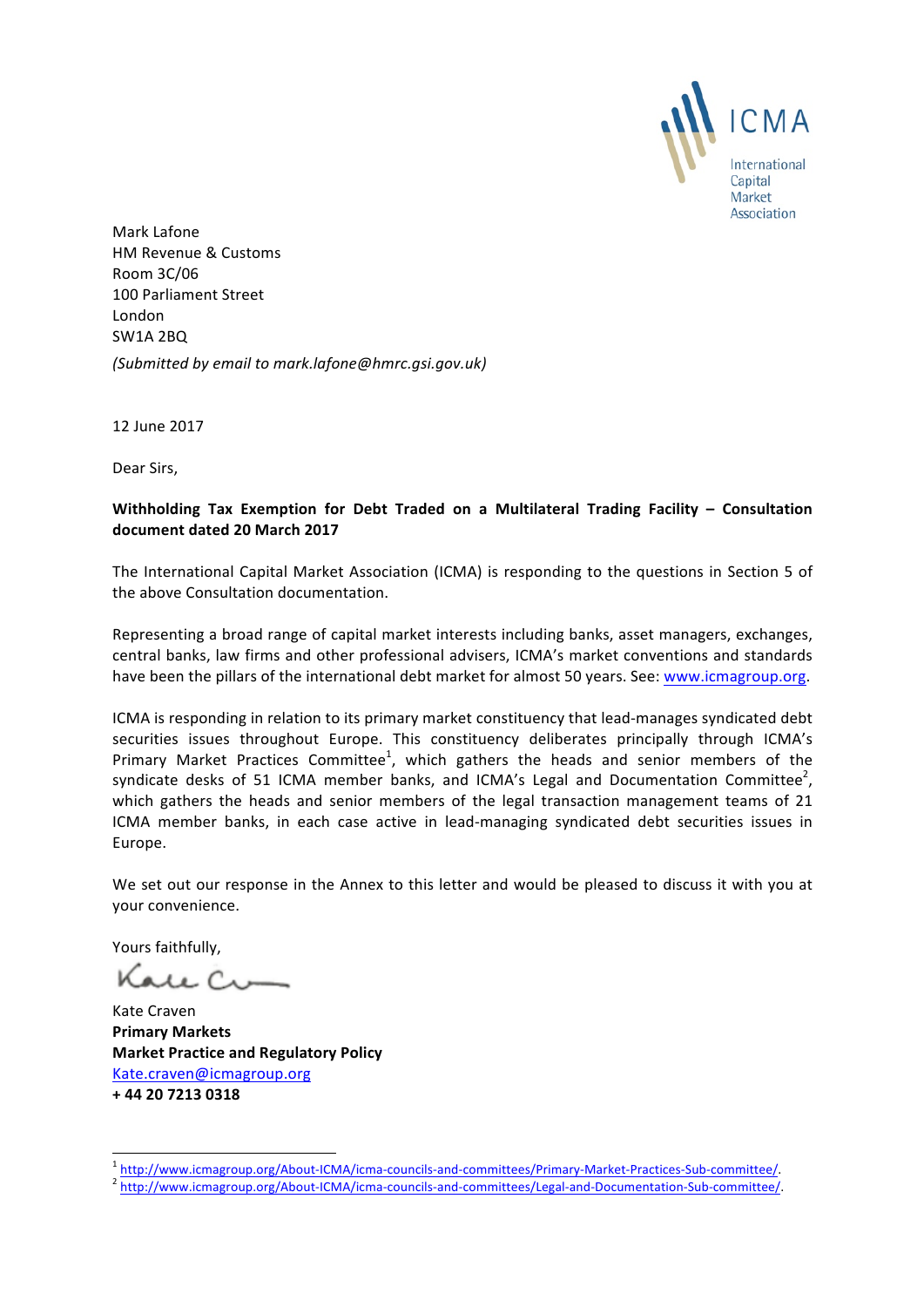#### **ANNEX**

### **RESPONSE TO SECTION 5:**

**Q1.** Comments are invited on the impact and effectiveness of all aspects of the proposal and the extent to which it will achieve the policy objectives described in Chapter 3. If you consider there is any reason why it would not, please explain why not. We welcome suggestions as to how the proposal might better match the policy objectives.

- 1. Extending the quoted Eurobond exemption (QEE) to cover debt traded on wholesale UK MTFs could contribute to the competitiveness of UK wholesale primary debt markets.
- 2. Increasing listing options, and therefore flexibility, for debt issuers can help to make debt markets more efficient and is to be encouraged. The London Stock Exchange Group's announcement that it will launch a new MTF for debt securities (the International Securities Market)<sup>3</sup> in Q2 2017 and the proposal by the FCA in relation to a new wholesale bond MTF is therefore positive.
- 3. Any new London MTF would need to allow securities listed on it to benefit from the QEE to be a viable option for UK issuers, because UK issuers benefit from the QEE when listing debt securities on non-UK stock exchanges.

# **Q2.** Do you agree that exemption from withholding tax is a key element in encouraging the development of MTFs in the UK? To what extent are there other factors which would continue to **impede** it?

- 4. As mentioned in our response to Q2 above, any new UK MTF would need to allow securities listed on it to benefit from the QEE to be a viable option for UK issuers.
- 5. In addition, it will be important that the listing of debt securities on any new UK MTF would not entail the imposition of UK withholding tax on payments made to international investors. Such investors require payments of interest on bonds issued in international markets to be made free and clear of any withholding tax by the issuer and its agents. If bonds were to pay interest net of withholding tax this would represent, as a minimum, a timing cost for investors. If the investor could claim a repayment of the withholding tax, or credit against its tax liabilities, this would take time. If repayment or credit was not available to an investor, any withholding tax would be an absolute cost for that investor, which could render its decision to invest uneconomic. It follows, therefore, that the imposition of any withholding tax on international debt securities would act as a serious disincentive to investors.
- 6. As presently drafted in section 987 of the Income Tax Act 2007, the QEE does not currently extend to securities issued by local authorities. Amending the wording to clarify that a security issued by a company or *local authority* could benefit from the QEE would be helpful and remove a barrier preventing local authorities from listing in the UK.

<u> 1989 - Jan Samuel Barbara, margaret e</u>

<sup>3</sup> http://www.londonstockexchange.com/companies-and-advisors/international/securities/market.htm